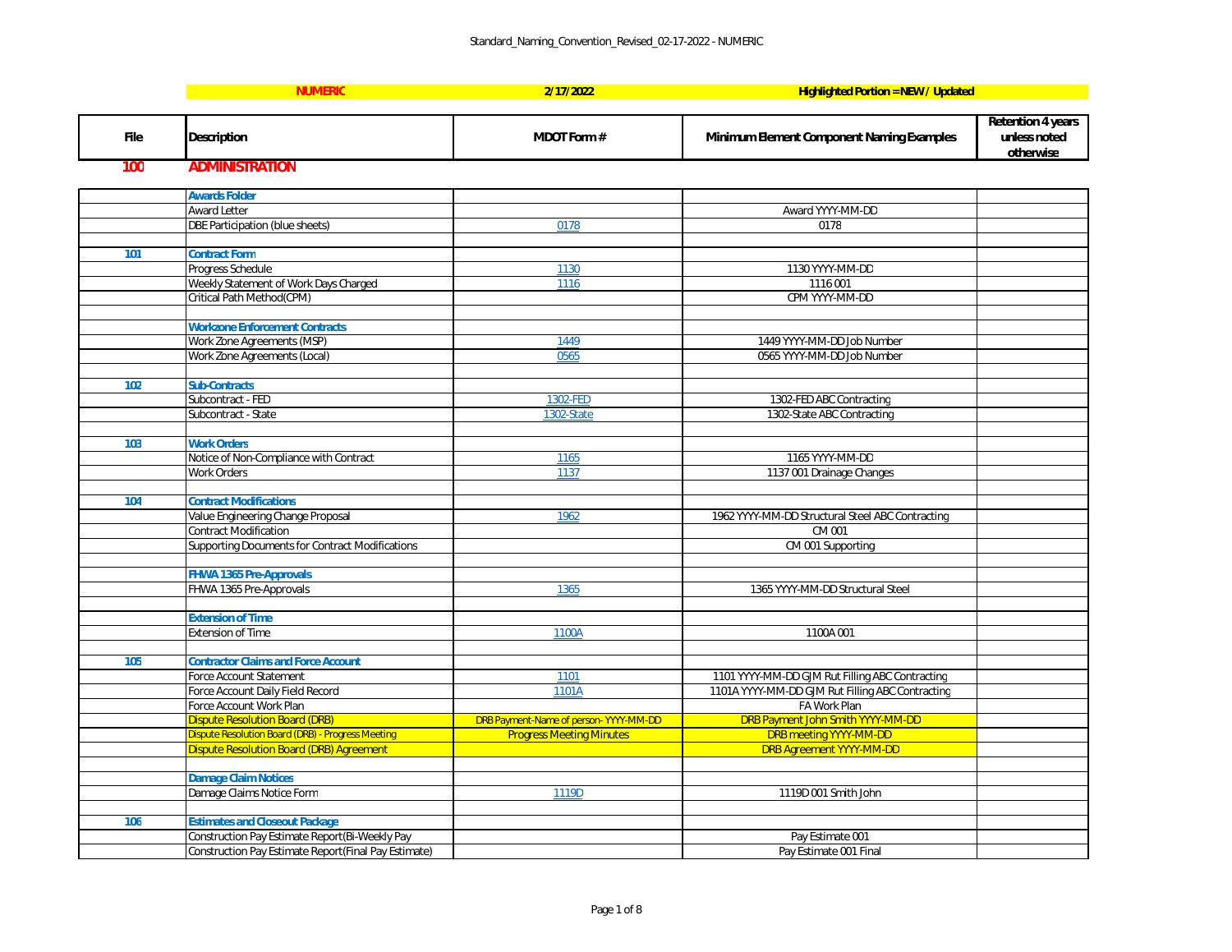|                         | <b>Retention 4 years</b> |  |  |
|-------------------------|--------------------------|--|--|
| <b>Examples</b>         | unless noted             |  |  |
|                         | otherwise                |  |  |
|                         |                          |  |  |
|                         |                          |  |  |
| $\overline{\mathsf{D}}$ |                          |  |  |
|                         |                          |  |  |
|                         |                          |  |  |
|                         |                          |  |  |
|                         |                          |  |  |
|                         |                          |  |  |
|                         |                          |  |  |
|                         |                          |  |  |
| D                       |                          |  |  |
|                         |                          |  |  |
|                         |                          |  |  |
|                         |                          |  |  |
|                         |                          |  |  |
|                         |                          |  |  |
|                         |                          |  |  |
|                         |                          |  |  |
|                         |                          |  |  |
|                         |                          |  |  |
|                         |                          |  |  |
|                         |                          |  |  |
|                         |                          |  |  |
|                         |                          |  |  |
|                         |                          |  |  |
|                         |                          |  |  |
|                         |                          |  |  |
| $\frac{d}{d}$           |                          |  |  |
|                         |                          |  |  |
|                         |                          |  |  |
|                         |                          |  |  |
|                         |                          |  |  |
|                         |                          |  |  |
| $rac{1}{s}$             |                          |  |  |
|                         |                          |  |  |
|                         |                          |  |  |
|                         |                          |  |  |
|                         |                          |  |  |
|                         |                          |  |  |
|                         |                          |  |  |
|                         |                          |  |  |
|                         |                          |  |  |
|                         |                          |  |  |
|                         |                          |  |  |
| $\overline{\mathsf{D}}$ |                          |  |  |

| <b>File</b> | <b>Description</b>                                                                 | <b>MDOT Form #</b>                          | <b>Minimum Element Component Naming Examples</b>            |
|-------------|------------------------------------------------------------------------------------|---------------------------------------------|-------------------------------------------------------------|
|             | Stockpile Data                                                                     |                                             | Stock Pile YYYY-MM-DD Steel                                 |
|             | 40 Point - Final Project Close-out Checklist                                       | <b>Check with TSC Staff OR Metro Region</b> | Final project checklist YYYY-MM-DD                          |
|             | <b>Contractor Deficiency List</b>                                                  | <b>Formely Punch List</b>                   | <b>Contractor Deficiency List YYYY-MM-DD</b>                |
|             |                                                                                    |                                             |                                                             |
|             | <b>Closeout Documents</b>                                                          |                                             |                                                             |
|             | <b>Final Acceptance/Certification Report</b>                                       | 1120                                        | 1120                                                        |
|             | Final Estimate Package Memo                                                        | 1105                                        | 1105                                                        |
|             | Post Certification of Subcontract compliance (Copy)                                | 1386                                        | 1386                                                        |
|             | Final 2124A                                                                        | 2124A                                       | 2124A Final ABC Contracting                                 |
|             | Final project voucher summary(Signed from CSD)                                     |                                             | Final project voucher summary                               |
|             | Office Technician Certificate                                                      |                                             | Cert OT Last Name Expiration Date                           |
|             | Work Completion letter from contractor                                             |                                             | Work Completion Letter YYYY-MM-DD                           |
|             | Letter to File (LTF)                                                               |                                             | <b>LTF 001</b>                                              |
|             |                                                                                    |                                             |                                                             |
|             | <b>Final Project Review/Engineer Certification</b>                                 |                                             |                                                             |
|             | <b>Final Project Review Summary</b>                                                | 1147                                        | 1147                                                        |
|             | <b>Engineer Certification/Final Project Reviews</b>                                | 1969                                        |                                                             |
|             | <b>Contract/Related Documents Checklist</b>                                        |                                             | 1969                                                        |
|             | <b>Engineer Certification/Final Project Reviews</b>                                | 1970                                        |                                                             |
|             | <b>Construction Item/IDR Checklist</b>                                             |                                             | 1970                                                        |
|             | Engineer Certification and Final Project Reviews-HMA<br>Items Checklist            | 1971                                        | 1971                                                        |
|             | <b>Engineer Certification and Final Project Reviews-</b>                           |                                             |                                                             |
|             | <b>Material Review Checklist</b>                                                   | 1972                                        | 1972                                                        |
|             | Engineer Certification and Final Project Reviews-                                  |                                             |                                                             |
|             | <b>Concrete Items Review Checklist</b>                                             | 1973                                        | 1973                                                        |
|             |                                                                                    |                                             |                                                             |
| 107         | <b>Warranty Documentation</b>                                                      |                                             |                                                             |
|             | <b>Warranty Correspondence</b>                                                     |                                             | Corr YYYY-MM-DD GJM Warranty                                |
|             | <b>Bridge</b>                                                                      | 1802                                        | 1802 YYYY-MM-DD                                             |
|             | <b>HMA</b>                                                                         | Series 1134                                 | 1134 YYYY-MM-DD                                             |
|             | Initial Acceptance for Pavement Warranty Work                                      | 1029                                        | 1029 Route Contractor Date Accepted                         |
|             | Initial Acceptance for Bridge Warranty Work                                        | 1029A                                       | 1029A Route Contractor Date Accepted                        |
|             | Concrete                                                                           | 1115, 1831, 1881, 1884, 1885                | [Form Number] YYYY-MM-DD                                    |
|             | <b>CPM</b>                                                                         | <b>Series</b>                               | [Form Number] YYYY-MM-DD                                    |
|             |                                                                                    |                                             |                                                             |
| 108         | <b>Correspondence</b>                                                              |                                             |                                                             |
|             | Email                                                                              |                                             | Corr YYYY-MM-DD GJM Lane Closures                           |
|             | General Correspondence                                                             |                                             | Corr YYYY-MM-DD GJM Lane Closures                           |
|             |                                                                                    |                                             |                                                             |
| 109         | <b>Preconstruction and Progress Meetings</b>                                       |                                             |                                                             |
|             | Damage Claim Program                                                               |                                             | Damage Claim Program                                        |
|             | <b>Construction Safety Program</b>                                                 |                                             | <b>Construction Safety Program</b>                          |
|             | Work Area Lighting Plan                                                            |                                             | Work Area Lighting Plan                                     |
|             | Subcontractor's List                                                               |                                             | Subcontractor's List                                        |
|             | <b>Emergency Contact List</b>                                                      |                                             | <b>Emergency Contact List</b>                               |
|             | <b>Meeting Minutes</b><br>Internal Traffic Control Plan                            |                                             | Meeting Minutes YYYY-MM-DD<br>Internal Traffic Control Plan |
|             |                                                                                    |                                             | PCRMM YYYY-MM-DD                                            |
|             | Post Construction Review Meeting Minutes<br><b>Preconstruction meeting minutes</b> |                                             |                                                             |
|             |                                                                                    |                                             | <b>Preconstruction meeting YYYY-MM-DD</b>                   |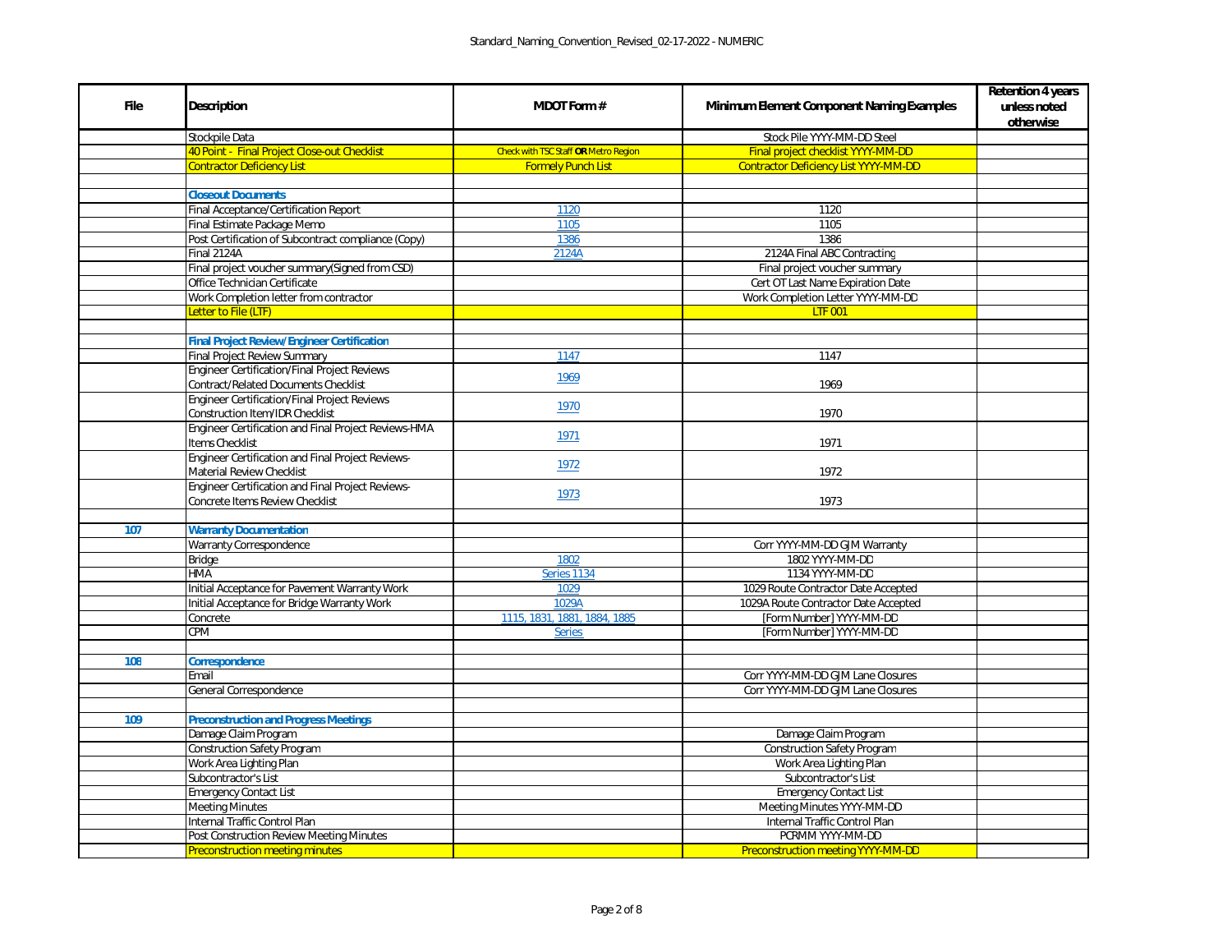| <b>File</b> | <b>Description</b>                                        | <b>MDOT Form #</b> | <b>Minimum Element Component Naming Examples</b> | <b>Retention 4 years</b><br>unless noted<br>otherwise |
|-------------|-----------------------------------------------------------|--------------------|--------------------------------------------------|-------------------------------------------------------|
|             | <b>Progress Meeting Minutes</b>                           |                    | <b>Progress meeting YYYY-MM-DD</b>               |                                                       |
|             |                                                           |                    |                                                  |                                                       |
| 110         | <b>Utilities, Permits and Real Estate</b>                 |                    |                                                  |                                                       |
|             | <b>Property Agreements and release</b>                    |                    | Property Agreements & Release Smith John         |                                                       |
|             | Construction Permit                                       |                    | <b>Construction Permit YYYY-MM-DD</b>            |                                                       |
|             | Miss Dig Document request                                 |                    | Miss Dig YYYY-MM-DD ABC Contracting              |                                                       |
|             | <b>EGLE - Notification of Intent to Renovate/Demolish</b> | EQP5661            | EQP5661 Renovate YYYY-MM-DD                      |                                                       |
|             | <b>EGLE - Notification of Intent to Renovate/Demolish</b> | <b>EQP5661</b>     | EQP5661 Demolish YYYY-MM-DD                      |                                                       |
|             | <b>Field Office Utilities</b>                             |                    | <b>Field Office Utilities YYYY-MM-DD</b>         |                                                       |
|             | Power Company (Estimate cost to Contractor)               |                    | Power Company YYYY-MM-DD Check #                 |                                                       |

## **200 FIELD RECORDS**

| 200       | <b>Inspector's Daily Reports</b>                           |                                   |                                                     |  |
|-----------|------------------------------------------------------------|-----------------------------------|-----------------------------------------------------|--|
|           | <b>IDR</b>                                                 |                                   | IDR YYYY-MM-DD GJM                                  |  |
|           | <b>IDR</b> with Rev and Seq                                |                                   | IDR YYYY-MM-DD GJM R1 S1                            |  |
|           |                                                            |                                   |                                                     |  |
| $200-1$   | <b>Photographs &amp; Videos</b>                            |                                   |                                                     |  |
|           | Photo                                                      |                                   | Photo YYYY-MM-DD GJM Station 24+65 Broken Casting   |  |
|           | <b>Video</b>                                               |                                   | (Name of Item of work) YYYY-MM-DD 001               |  |
|           |                                                            |                                   |                                                     |  |
| 201       | <b>Shop Drawing and submittals</b>                         |                                   |                                                     |  |
|           | Approved                                                   | SD                                | SD 001 YYYY-MM-DD Structure Steel Retrofit Approved |  |
|           | Original Comments                                          | SD                                | SD 001 YYYY-MM-DD Structure Steel Retrofit          |  |
|           | Rejected                                                   | SD                                | SD 001 YYYY-MM-DD Structure Steel Retrofit Rejected |  |
|           | <b>Review in Progress</b>                                  | SD                                | SD 001 YYYY-MM-DD Structure Steel Retrofit Pending  |  |
|           |                                                            |                                   |                                                     |  |
| $201-1$   | <b>Request For Information(RFI)</b>                        |                                   |                                                     |  |
|           | <b>Request For Information(RFI)</b>                        | 5636                              | 5636 YYYY-MM-DD                                     |  |
|           |                                                            |                                   |                                                     |  |
| $201 - 2$ | <b>Survey</b>                                              |                                   |                                                     |  |
|           | Contractor Staking Quality Control Plan                    |                                   | CSQCP YYYY-MM-DD                                    |  |
|           | <b>Staking Request</b>                                     | 5300                              | 5300 YYYY-MM-DD                                     |  |
|           | <b>As-constructed Earth Work Calcs</b>                     | Calc                              | Calc YYYY-MM-DD GJM (Name of item of work)          |  |
|           | <b>Cross-Sections</b>                                      | Calc                              | Calc YYYY-MM-DD GJM (Name of item of work)          |  |
|           |                                                            |                                   |                                                     |  |
| 202       | <b>Earthwork</b>                                           |                                   |                                                     |  |
|           | <b>Grade Check</b>                                         | 1145                              | 1145 YYYY-MM-DD GJM Clay Grade                      |  |
|           | <b>Record Of Soils Recommendations</b>                     | 583                               | 0583 YYYY-MM-DD NB Sta 24+65 to 65+24               |  |
|           | <b>Grannular Material &amp; Fine Agg. Delivery Tickets</b> | Material Name-Date-Supplier-Pit # | Class II YYYY-MM-DD supplier Name Pit #             |  |
|           | <b>Volume Sheets</b>                                       | 1198                              | 1198 YYYY-MM-DD GJM Sta 24+65 to 65+24              |  |
|           | Earth Work Data Sheet                                      | 1124                              | 1124 YYYY-MM-DD GJM Sta 24+65 to 65+24              |  |
|           | Non-Hazardous Manifest                                     |                                   | Non-Haz Manifest YYYY-MM-DD                         |  |
|           |                                                            |                                   |                                                     |  |
| $202 - 1$ | <b>NPDES and SESC Reports</b>                              |                                   |                                                     |  |
|           | <b>NPDES and SESC Reports</b>                              | 1126                              | 1126 001 YYYY-MM-DD GJM                             |  |
|           | <b>Environmental Permits</b>                               |                                   | Permit Name                                         |  |
|           | Notice of Termination(NOT)                                 |                                   | <b>NOT</b>                                          |  |
|           | Notice of Completion(NOC)                                  |                                   | <b>NOC</b>                                          |  |
|           |                                                            |                                   |                                                     |  |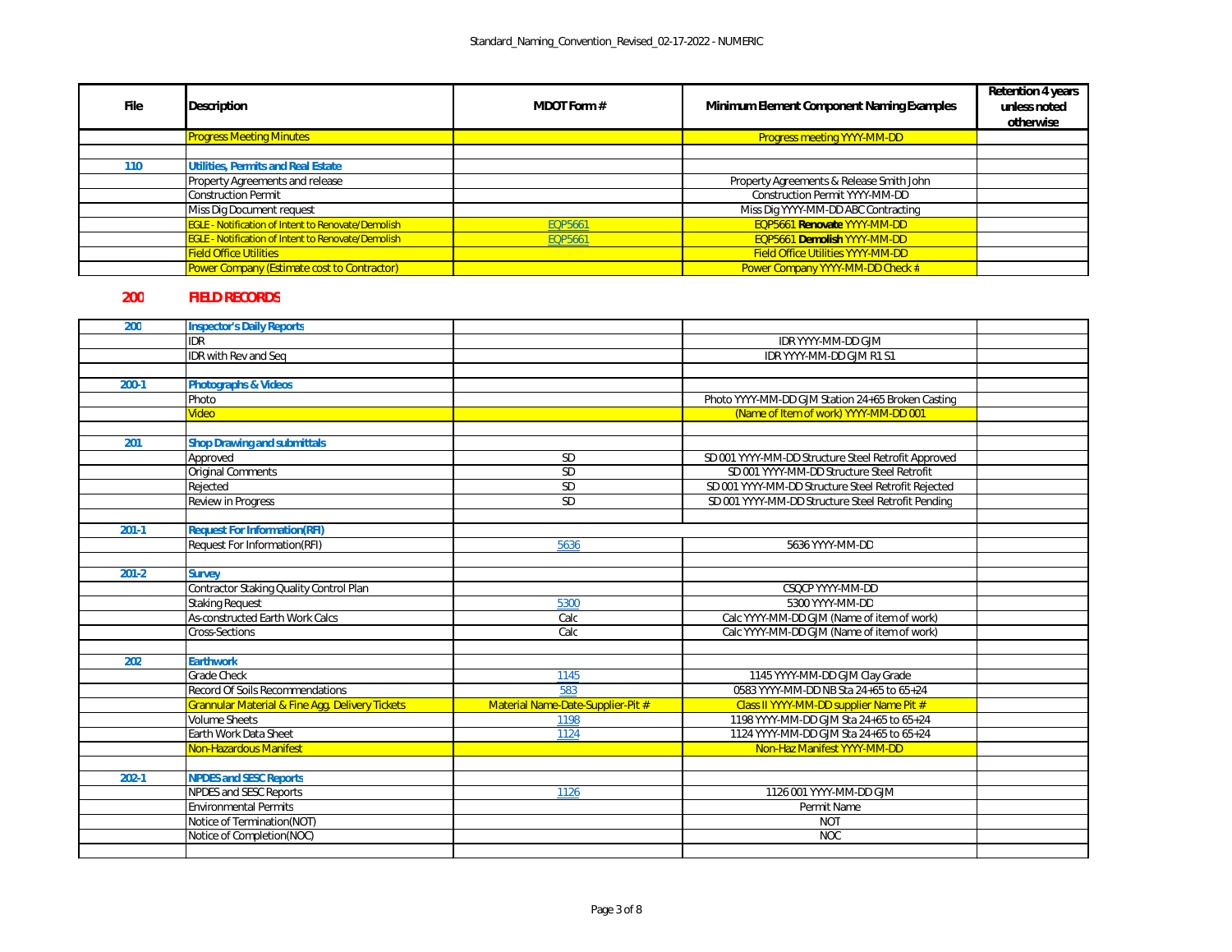|                                    | <b>Retention 4 years</b> |
|------------------------------------|--------------------------|
| <b>xamples</b>                     | unless noted             |
|                                    | otherwise                |
|                                    |                          |
|                                    |                          |
|                                    |                          |
|                                    |                          |
|                                    |                          |
|                                    |                          |
|                                    |                          |
| work)                              |                          |
| to 65+24                           |                          |
| $\overline{DD}$                    |                          |
| #                                  |                          |
|                                    |                          |
|                                    |                          |
|                                    |                          |
| $\overline{\mathsf{MM}}$           |                          |
| $\overline{\mathsf{ML}}$           |                          |
|                                    |                          |
|                                    |                          |
|                                    |                          |
|                                    |                          |
| Ml                                 |                          |
| Ml                                 |                          |
| t#                                 |                          |
|                                    |                          |
|                                    |                          |
| 1-D <u>D</u>                       |                          |
| $0.65 + 24$                        |                          |
| to $65 + 24$                       |                          |
| $65 + 24$                          |                          |
| $65 + 24$                          |                          |
|                                    |                          |
| nt                                 |                          |
| $+65$ to $65+24$                   |                          |
| $\overline{\text{ot }2}$           |                          |
|                                    |                          |
|                                    |                          |
| ot 2                               |                          |
| $\frac{1}{2}$                      |                          |
| ot 2                               |                          |
| $t \neq$                           |                          |
|                                    |                          |
|                                    |                          |
|                                    |                          |
|                                    |                          |
|                                    |                          |
| <u>າg</u>                          |                          |
|                                    |                          |
| $5$ to $65+24$                     |                          |
| $\overline{e}$                     |                          |
| $\overline{\mathfrak{n}^{\sharp}}$ |                          |

| <b>File</b> | <b>Description</b>                                                                  | <b>MDOT Form #</b>                  | <b>Minimum Element Component Naming Examples</b>         |
|-------------|-------------------------------------------------------------------------------------|-------------------------------------|----------------------------------------------------------|
| 203         | <b>Bases</b>                                                                        |                                     |                                                          |
|             | Subbase                                                                             |                                     | Subbase YYYY-MM-DD GJM                                   |
|             | Aggregates                                                                          |                                     | Agg Base YYYY-MM-DD GJM                                  |
|             | Rubbilizing Portland Cement Concrete Pavement                                       |                                     | Rubblilize pavt YYYY-MM-DD GJM                           |
|             | <b>Geotextile for Base</b>                                                          |                                     | Geotextile YYYY-MM-DD GJM                                |
|             | HMA Base Crushing and Shaping                                                       |                                     | Crush & Shape YYYY-MM-DD GJM                             |
|             | Subbase calculations                                                                | Calc                                | Calc YYYY-MM-DD GJM Agg Base                             |
|             | Sketches and calculations                                                           | Calc                                | Calc YYYY-MM-DD GJM (Name of item of work)               |
|             | <b>Grade Check</b>                                                                  | 1145                                | 1145 YYYY-MM-DD GJM Agg Base Sta 24+65 to 65+24          |
|             | Aggregate Scale check                                                               |                                     | Scale check Producer Name YYYY-MM-DD                     |
|             | <b>Aggregate Delivery Tickets</b>                                                   | Material Name-Date-Supplier-Pit #   | 21AA YYYY-MM-DD supplier Name Pit #                      |
|             |                                                                                     |                                     |                                                          |
| 204         | <b>Drainage</b>                                                                     |                                     |                                                          |
|             | Pumpstations                                                                        |                                     | Pumpstation YYYY-MM-DD GJM                               |
|             | Drainage Items                                                                      |                                     | (Name of item of work) YYYY-MM-DD GJM                    |
|             | <b>Sewers</b>                                                                       |                                     | (Name of item of work) YYYY-MM-DD GJM                    |
|             | CPE, PPP and CPV Pipe Installation and Mandrel Testing                              | 0555                                | 0555 YYYY-MM-DD                                          |
|             | <b>Results - Sewers</b>                                                             |                                     |                                                          |
|             | CPE, PPP and CPV Pipe Installation and Mandrel Testing<br><b>Results - Culverts</b> | 0563                                | 0563 YYYY-MM-DD                                          |
|             | <b>Underdrains</b>                                                                  |                                     | (Name of item of work) YYYY-MM-DD GJM                    |
|             | <b>Culverts</b>                                                                     |                                     | (Name of item of work) YYYY-MM-DD GJM                    |
|             | Grannular Material & Fine Agg. Delivery Tickets                                     | Material Name-Date-Supplier-Pit #   | Class II YYYY-MM-DD supplier Name Pit #                  |
|             |                                                                                     |                                     |                                                          |
| 205         | <b>Hot Mix Asphalt (HMA)</b>                                                        |                                     |                                                          |
|             | <b>HMA Crack Treatment QC Plan</b>                                                  |                                     | HMA Crack Treatment QC Plan YYYY-MM-DD                   |
|             | Surface Seal                                                                        |                                     | Surface Seal YYYY-MM-DD GJM Sta 24+65 to 65+24           |
|             | Micro-surfacing                                                                     |                                     | Micro Surfacing YYYY-MM-DD GJM Sta 24+65 to 65+24        |
|             | Chip Seals                                                                          |                                     | Chip Seal YYYY-MM-DD GJM Sta 24+65 to 65+24              |
|             | <b>Slurry Seal</b>                                                                  |                                     | Slurry Seal YYYY-MM-DD GJM Sta 24+65 to 65+24            |
|             | <b>HMA Delivery Tickets</b>                                                         |                                     | placed in paper file                                     |
|             | Sketches and calculations                                                           | Calc                                | Calc YYYY-MM-DD GJM HMA pavement                         |
|             | <b>Ride Quality Plan</b>                                                            |                                     | Ride Quality Plan YYYY-MM-DD US131 NB Sta 24+65 to 65+24 |
|             | Longitudinal Joint Core Location Worksheet                                          | 5621                                | 5621 YYYY-MM-DD Mix Type Lot 1 Sublot 2                  |
|             | <b>HMA Sample Identification</b>                                                    | 5622                                | 5622 YYYY-MM-DD Mix Type                                 |
|             | Core Sample Identification Worksheet                                                | 5623                                | 5623 YYYY-MM-DD Mix Type                                 |
|             | <b>Mainline Core Location Worksheet</b>                                             | 5624                                | 5624 YYYY-MM-DD Mix Type Lot 1 Sublot 2                  |
|             | STA HMA Accumulation and Random Tonnage                                             | 5625                                | 5625 YYYY-MM-DD Mix Type Lot 1 Sublot 2                  |
|             | PWL HMA Accumulation and Random Tonnage                                             | 5626                                | 5626 YYYY-MM-DD Mix Type Lot 1 Sublot 2                  |
|             | <b>HMA Delivery Tickets</b>                                                         | Material Name-Date-Supplier-Plant # | 4E3 YYYY-MM-DD supplier Name Plant #                     |
|             |                                                                                     |                                     |                                                          |
| 206         | <b>Concrete</b>                                                                     |                                     |                                                          |
|             | Inspector's Report of Concrete placed - Roadway                                     | 1174R                               | 1174R YYYY-MM-DD GJM                                     |
|             | Inspector's Report of Concrete placed - Structure                                   | 1174S                               | 1174S YYYY-MM-DD GJM                                     |
|             | <b>Coring Request</b>                                                               | 500                                 | 500 YYYY-MM-DD Sta 24+65 123145                          |
|             | Contractor's QC Test Reports (Air, slump, temp)                                     |                                     | Conc QC YYYY-MM-DD ABC Contracting                       |
|             | Load Transfer Assembly Inspection Worksheet                                         | 553                                 | 0553 Supplier GJM                                        |
|             | <b>Ride Quality</b>                                                                 |                                     | Ride Quality YYYY-MM-DD US131 NB Sta 24+65 to 65+24      |
|             | Sketches and calculations                                                           | Calc                                | Calc YYYY-MM-DD GJM Misc Concrete                        |
|             | <b>Concrete Delivery Tickets</b>                                                    | Conc Grade-Date-Supplier-Plant #    | 3500 YYYY-MM-DD supplier Name Plant #                    |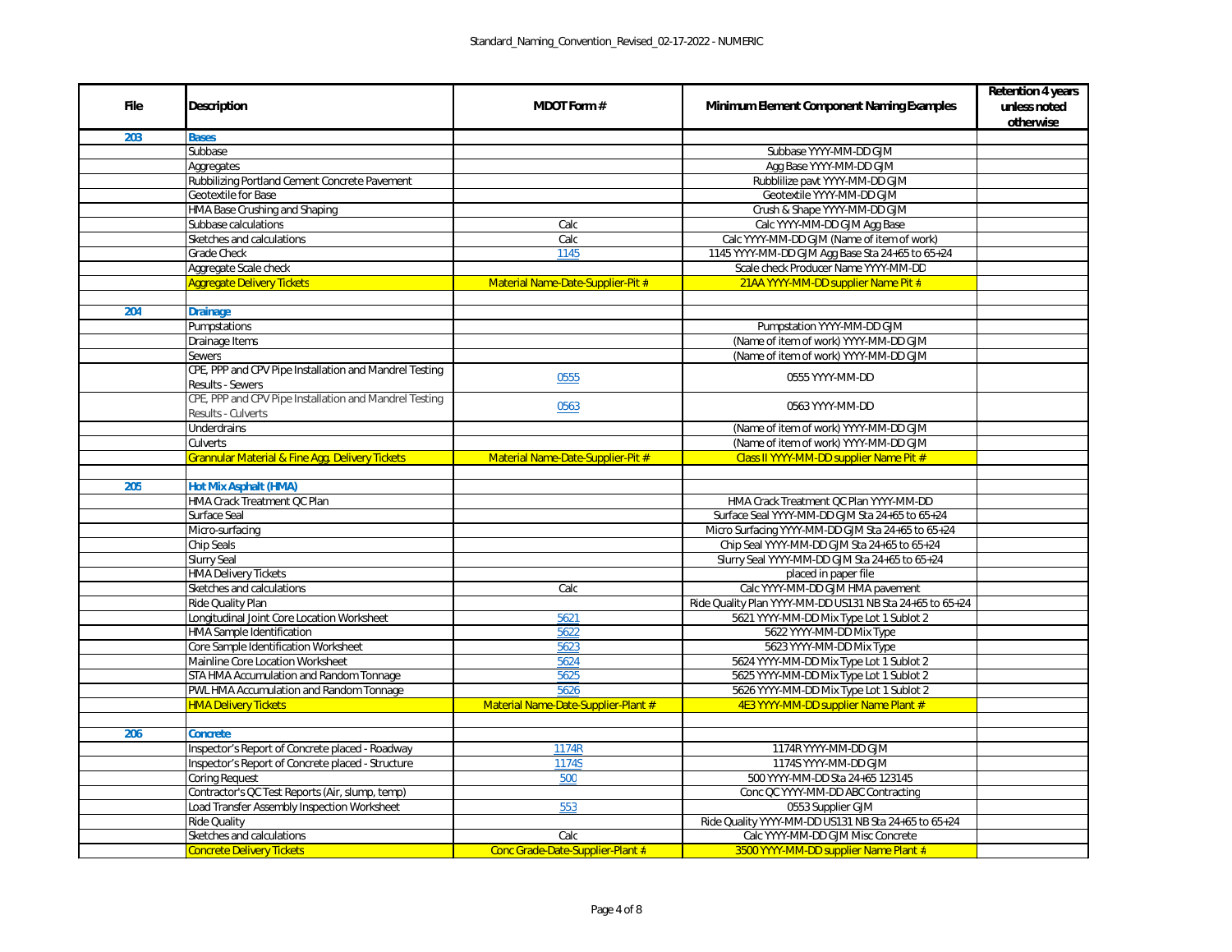|             |                                                         |                    |                                                   | <b>Retention 4 years</b>  |
|-------------|---------------------------------------------------------|--------------------|---------------------------------------------------|---------------------------|
| <b>File</b> | <b>Description</b>                                      | <b>MDOT Form #</b> | <b>Minimum Element Component Naming Examples</b>  | unless noted<br>otherwise |
|             |                                                         |                    |                                                   |                           |
| 207         | <b>Structure</b>                                        |                    |                                                   |                           |
|             | <b>Bridge Decks Concrete Depth Measurements</b>         | 1131               | 1131 YYYY-MM-DD GJM B01 Wet                       |                           |
|             | <b>Bridge Reinforcing Computations</b>                  | 1138               | 1138 YYYY-MM-DD GJM S02                           |                           |
|             | <b>Foundation Piling Record (LRFD)</b>                  | 1161(L)            | 1161 YYYY-MM-DD GJM S02 Abut A                    |                           |
|             | Pile Driving Table                                      | 1157A              | 1157A YYYY-MM-DD GJM S02 Abut A                   |                           |
|             | <b>Structure - Clearance Measurements</b>               | 1190               | 1190 YYYY-MM-DD GJM US131 S02                     |                           |
|             | <b>Structure Painting forms</b>                         | 1941               | 1941 YYYY-MM-DD GJM S02                           |                           |
|             | <b>Test Pile Record</b>                                 | 1157               | 1157 YYYY-MM-DD GJM S02                           |                           |
|             | <b>Test Pile Records, LRFD</b>                          | 1157L              | 1157L YYYY-MM-DD GJM S02                          |                           |
|             | Drilled Shaft Inspection Records for Highway Signs      | 1988               | 1988 YYYY-MM-DD GJM S02                           |                           |
|             | <b>Drilled Shaft Concrete Volume Plot</b>               | 393                | 0393 YYYY-MM-DD GJM Truss Sta 24+65               |                           |
|             | Drilled Shaft Excavation/concrete placement for bridges | 1448               | 1448 YYYY-MM-DD GJM Truss Sta 24+65               |                           |
|             | Drilled Shaft Concrete Volume Plot                      | 393                | 0393 YYYY-MM-DD GJM Truss Sta 24+65               |                           |
|             | Micropile Installation Record                           | 1989               | 1989 YYYY-MM-DD GJM B01 Abut A Pile 24            |                           |
|             | Cofferdam Installation, Piling Placement, and Tremie    | 1990               | 1990 YYYY-MM-DD GJM B01 Abut A                    |                           |
|             | Permit To Place                                         | 1125               | 1125 YYYY-MM-DD GJM B01 Superstructure            |                           |
|             | Sheet Piling and Cofferdams                             | Calc               | Calc YYYY-MM-DD GJM (Name of item of work)        |                           |
|             | <b>Precast Concrete Beams</b>                           | Calc               | Calc YYYY-MM-DD GJM (Name of item of work)        |                           |
|             | Mechanically Stablized earth retaining wall system      | 1447               | 1447 YYYY-MM-DD                                   |                           |
|             | <b>Hydrodemolition Documents</b>                        | Calc               | Calc YYYY-MM-DD GJM (Name of item of work)        |                           |
|             | Waterproofing                                           | Calc               | Calc YYYY-MM-DD GJM (Name of item of work)        |                           |
|             | Waste Profile Forms                                     | Calc               | Calc YYYY-MM-DD GJM (Name of item of work)        |                           |
|             | <b>Bridge Deck Check List</b>                           | 2082               | 2082 YYYY-MM-DD GJM B01                           |                           |
|             | Bridge Deck overlay Check List                          | 2083               | 2083 YYYY-MM-DD GJM B01                           |                           |
|             | <b>Bridge Painting Check List</b>                       | 2081               | 2081 YYYY-MM-DD GJM B01                           |                           |
|             | <b>Sketches and Calculations</b>                        | Calc               | Calc YYYY-MM-DD GJM (Name of item of work)        |                           |
|             | <b>PH Control Plan</b>                                  |                    | PH control Plan YYYY-MM-DD                        |                           |
|             |                                                         |                    |                                                   |                           |
| 208         | <b>Miscellaneous</b>                                    |                    |                                                   |                           |
|             | Permit To Place                                         | 1125               | 1125 YYYY-MM-DD GJM ADA Ramp SW Johnson Rd        |                           |
|             | Fencing                                                 |                    | (Name of item of work) YYYY-MM-DD GJM             |                           |
|             | General Comps.                                          |                    | (Name of item of work) YYYY-MM-DD GJM             |                           |
|             | <b>Asbestos Report</b>                                  |                    | <b>Asbestos Report</b>                            |                           |
|             | <b>Field Inspection Report</b>                          | 0566               | 0566 Material GJM                                 |                           |
|             | Area/Volume Survey Data                                 |                    | YYYY-MM-DD GJM Name of Item Of Work               |                           |
|             | Guardrail                                               |                    | (Name of item of work) YYYY-MM-DD GJM             |                           |
|             | <b>Slope Restoration</b>                                |                    | (Name of item of work) YYYY-MM-DD GJM             |                           |
|             | <b>Sketches and Calcs</b>                               | Calc               | Calc YYYY-MM-DD GJM (Name of item of work)        |                           |
|             | <b>Permanent Traffic Signs</b>                          |                    | (Name of item of work) YYYY-MM-DD GJM             |                           |
|             | <b>Electrical Items</b>                                 |                    | (Name of item of work) YYYY-MM-DD GJM             |                           |
|             | <b>Vibration Monitoring Report</b>                      |                    | <b>Vibration Monitoring Report YYYY-MM-DD</b>     |                           |
|             | <b>Dust Monitoring Report</b>                           |                    | <b>Dust Monitoring Report YYYY-MM-DD</b>          |                           |
|             | <b>Noise Monitoring Report</b>                          |                    | Noise Monitoring Report YYYY-MM-DD                |                           |
|             |                                                         |                    |                                                   |                           |
| $208-1$     | <b>Traffic</b>                                          |                    |                                                   |                           |
|             | Inspector's Checklist For Inspection for Solar Boards   | 1013S              | 1013S YYYY-MM-DD GJM                              |                           |
|             | MDOT Lane Closure Notification/Request Form             | 0561               | 0561 Route - Request # GJM<br>1998 YYYY-MM-DD GJM |                           |
|             | <b>Mobility Report</b>                                  | 1998               |                                                   |                           |
|             | <b>Pavement Marking Material Verification Checklist</b> | 1585               | 1585 YYYY-MM-DD GJM                               |                           |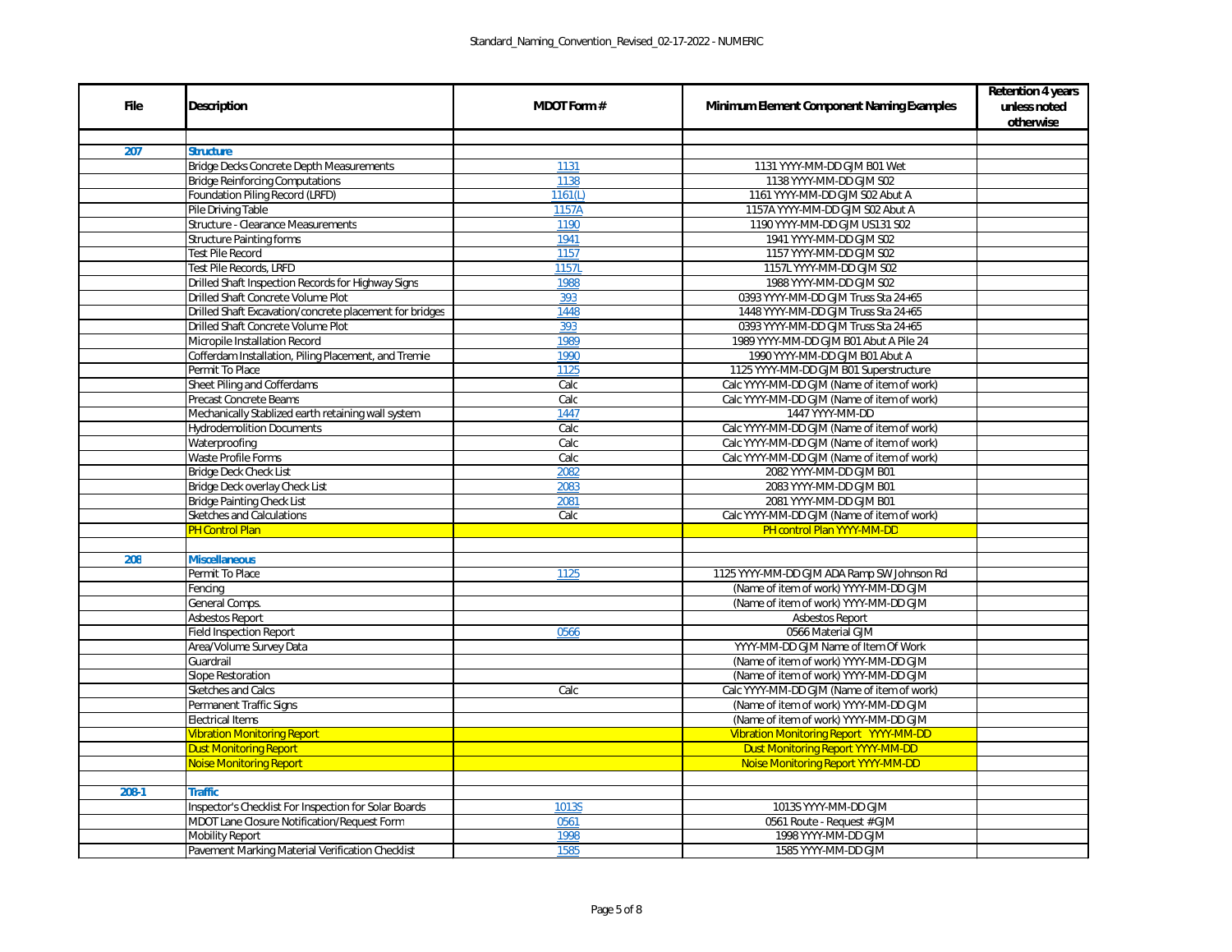| <b>File</b> | <b>Description</b>                                        | <b>MDOT Form #</b> | <b>Minimum Element Component Naming Examples</b> | <b>Retention 4 years</b><br>unless noted<br>otherwise |
|-------------|-----------------------------------------------------------|--------------------|--------------------------------------------------|-------------------------------------------------------|
|             | Drilled Shaft Inspection Record for Highway signs,        | <u> 1988</u>       | 1988 YYYY-MM-DD GJM Truss Sta 24+65              |                                                       |
|             | <b>Work Zone Audit Report</b>                             | <u>397</u>         | 0397 YYYY-MM-DD GJM                              |                                                       |
|             | Traffic Control Report Form                               | 1996               | 1996 YYYY-MM-DD GJM                              |                                                       |
|             | Traffic Advisories                                        | Document           | (Name of advisory) YYYY-MM-DD GJM                |                                                       |
|             | <b>Contractor Daily Report Of Traffic Control Devices</b> |                    | <b>Cont Insp Traffic Device YYYY-MM-DD</b>       |                                                       |
|             | Temporary Traffic Control Plan for Life Cycle Cost        | <b>Form 5615</b>   | 5615 YYYY-MM-DD                                  |                                                       |
|             |                                                           |                    |                                                  |                                                       |
| 209         | <b>Delivery Tickets (Miscellaneous)</b>                   |                    | Material Name YYYY-MM-DD                         |                                                       |

## **300 MATERIAL TESTING**

| 300 | <b>Material Source List</b>                           |        |                                          |           |
|-----|-------------------------------------------------------|--------|------------------------------------------|-----------|
|     | <b>Material Source List</b>                           | 501    | 0501 001                                 | Permanent |
|     |                                                       |        |                                          |           |
| 301 | <b>Density</b>                                        |        |                                          |           |
|     | Independent Assurance Test                            | 509    | 0509 YYYY-MM-DD GJM                      | Permanent |
|     | Moisture and Density Determination of Soils           | 0582-B | 0582-B YYYY-MM-DD GJM                    | Permanent |
|     | <b>Record of Density Retests</b>                      | 0582-A | 0582-A YYYY-MM-DD GJM                    | Permanent |
|     |                                                       |        |                                          |           |
| 303 | <b>Bases</b>                                          |        |                                          |           |
|     | Aggregate Inspection Daily Report                     | 1900   | 1900 001                                 | Permanent |
|     | Independent Assurance Test                            | 504    | 0504 YYYY-MM-DD GJM                      | Permanent |
|     | Mechanical Analysis Report                            | 1901   | 1901 001                                 | Permanent |
|     |                                                       |        |                                          |           |
| 304 | <b>Drainage</b>                                       |        |                                          |           |
|     | <b>Field Report For Concrete Pipe</b>                 | 1920   | 1920 YYYY-MM-DD GJM 36 inch              | Permanent |
|     | Field Report For Precast Drainage Items               | 1920A  | 1920A YYYY-MM-DD GJM 60 inch Structure   | Permanent |
|     |                                                       |        |                                          |           |
| 305 | <b>Hot Mix Asphalt (HMA)</b>                          |        |                                          |           |
|     | Daily Report of Bituminous Plant Inspection           | 1903   | 1903 YYYY-MM-DD GJM XYZ Supplier Plant 1 | Permanent |
|     | Contractor's Quality Control Tests for PWL            | 1903-C | 1903C YYYY-MM-DD PWL 5E1 Lot 1 Sublot 2  | Permanent |
|     | Contractor's Quality Control Tests for STA            | 1903-C | 1903C YYYY-MM-DD 5E1 STA 3               | Permanent |
|     | HMA Quality Assurance Plan                            | 587    | 587 HMA QA Plan                          | Permanent |
|     | HMA Quality Control Plan                              |        | HMA QC Plan                              | Permanent |
|     | Independent Assurance Test                            | 1842   | 1842                                     | Permanent |
|     | Job Mix Formula (JMF) Bituminous Field Communication  | 1911   | 1911 5E3 123145                          | Permanent |
|     | Report of Compacted Bituminous Mixture Core Density & | 1907   | 1907 YYYY-MM-DD PWL 5E1 Lot 1 Sublot 2   | Permanent |
|     | Percent for PWL                                       |        |                                          |           |
|     | Report of Compacted Bituminous Mixture Core Density & | 1907   | 1907 YYYY-MM-DD 5E1 STA 3                | Permanent |
|     | Percent for STA                                       |        |                                          |           |
|     | Report of Compacted Bituminous Mixture Core Density & | 1907J  | 1907J YYYY-MM-DD Lot 1 Sublot 2 123145   | Permanent |
|     | Percent                                               |        |                                          |           |
|     | <b>Report of Quality Assurance Testing for PWL</b>    | 1903-B | 1903B YYYY-MM-DD PWL 5E1 Lot 1 Sublot 2  | Permanent |
|     | Report of Quality Assurance Testing for STA           | 1903-B | 1903B YYYY-MM-DD 5E1 STA 3               | Permanent |
|     | Cold Milling Plan                                     |        | Cold Milling QC Plan                     | Permanent |
|     | <b>Pre-production Meeting Minutes</b>                 |        | <b>Pre-production Meeting Minutes</b>    | Permanent |
|     | PWL spreadsheet                                       |        | (Name of item of work) YYYY-MM-DD GJM    | Permanent |
|     | Sample Identification (Daily Asphalt Binder Sample)   | 1923B  | 1923B YYYY-MM-DD 5E1                     | Permanent |
|     |                                                       |        |                                          |           |
| 306 | <b>Concrete</b>                                       |        |                                          |           |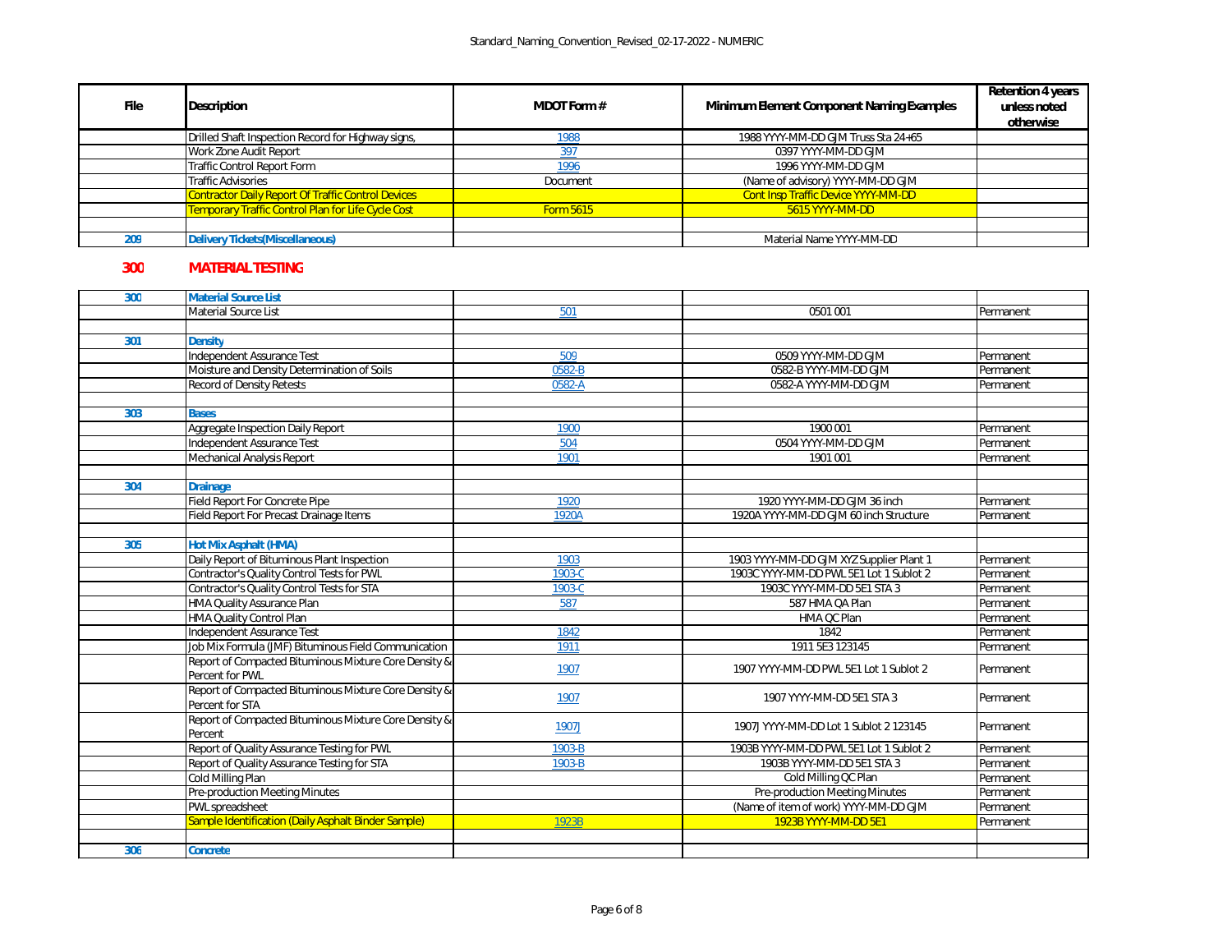|             | <b>Description</b>                                                    | <b>MDOT Form#</b>                                  | <b>Minimum Element Component Naming Examples</b>    | <b>Retention 4 years</b> |
|-------------|-----------------------------------------------------------------------|----------------------------------------------------|-----------------------------------------------------|--------------------------|
| <b>File</b> |                                                                       |                                                    |                                                     | unless noted             |
|             |                                                                       |                                                    |                                                     | otherwise                |
|             | Concrete Plant Equipment Inspection Report                            | 580                                                | 0580 YYYY-MM-DD GJM XYZ Supplier Plant 1            | Permanent                |
|             | Concrete Plant Inspection                                             | 0580A                                              | 0580A YYYY-MM-DD GJM XYZ Supplier Plant 1           | Permanent                |
|             | Concrete Proportioning Plant Report                                   | 1174                                               | 1174 YYYY-MM-DD GJM XYZ Supplier Plant 1            | Permanent                |
|             | Concrete Quality Assurance Plan                                       |                                                    | Conc QA Plan YYYY-MM-DD                             | Permanent                |
|             | Concrete Quality Control Plan                                         |                                                    | Conc QC Plan YYYY-MM-DD                             | Permanent                |
|             | Mix Design Review Checklist                                           | 2000                                               | 2000 YYYY MM DD GJM XYZ Supplier Plant 1            | Permanent                |
|             | Scale Check (from Contractor/Supplier)                                |                                                    | Scale check Superior M102 YYYY-MM-DD                | Permanent                |
|             | <b>NRMCA Certification</b>                                            |                                                    | NRMCA Superior M102 YYYY-MM-DD                      | Permanent                |
|             | Independent Assurance Test                                            | 503                                                | 0503 YYYY-MM-DD GJM                                 | Permanent                |
|             | <b>JMF Concrete Field Communication</b>                               | 1976                                               | 1976 YYYY-MM-DD GJM XYZ Supplier Plant 1            | Permanent                |
|             | Pavement Core Record                                                  | 502                                                | 0502 YYYY-MM-DD GJM Sta 24+65                       | Permanent                |
|             | Weekly Summary Of Cert. Concrete/Comm. Central-<br><b>Transit Mix</b> | 1155                                               | 1155 YYYY-MM-DD CC152                               | Permanent                |
|             | <b>Pre-production Meeting Minutes</b>                                 |                                                    | Pre-production Meeting Minutes                      | Permanent                |
|             | PWL spread sheets                                                     |                                                    | (Name of item of work) YYYY-MM-DD GJM               | Permanent                |
|             | <b>Concrete Mobile Mixer Calibration Certification</b>                |                                                    | Mobile Mixer Calibration Cert YYYY-MM-DD Contractor |                          |
|             | <b>Shotcrete Test Panel Evaluation</b>                                |                                                    | <b>Material Contractor Name YYYY-MM-DD</b>          | Permanent<br>Permanent   |
|             |                                                                       |                                                    |                                                     |                          |
| $306 - 1$   | <b>Concrete Cylinder Break</b>                                        |                                                    |                                                     |                          |
|             | Concrete Cylinder Break (QA)                                          | 1999                                               | 1999 YYYY-MM-DD GJM B01                             | Permanent                |
|             | Report Of Modulus Of Rupture (QA)                                     | 1160                                               | 1160 YYYY-MM-DD GJM Concrete Pavement 24+65         | Permanent                |
|             | Concrete QC Cylinder 28 Day Break                                     | From contractor OR testing firm                    | Conc QC Break YYYY-MM-DD Contractor GJM             | Permanent                |
|             | Concrete QC Early Break - QC Beam/Cylinder                            | From contractor OR testing firm                    | Conc QC Early Break YYYY-MM-DD Contractor GJM       | Permanent                |
|             |                                                                       |                                                    |                                                     |                          |
| 307         | <b>Structure</b>                                                      |                                                    |                                                     |                          |
|             | LRFD Pile and Driving Equipment Data                                  | 1956                                               | 1956 YYYY-MM-DD GJM S02                             | Permanent                |
|             | Magnetic Particle Inspection Report                                   | 0538-A                                             | 0538A YYYY-MM-DD GJM B04 Beam A Diaphram 1          | Permanent                |
|             | Report Of Ultrasonic Examination Of Welds                             | 0538-B                                             | 0538B YYYY-MM-DD GJM B04 Beam A Diaphram 1          | Permanent                |
|             | Structure Foundation Inspection                                       | 579                                                | 0579 YYYY-MM-DD GJM S02 Pier 2                      | Permanent                |
|             | <b>Welding Plan</b>                                                   | 395                                                | 0395 123145                                         | Permanent                |
|             | Welder Qualification Field Data Report Form 1929                      | Form 1929 Name (Last First) Position Type Exp Date | 1929 Smith John 1F SMAW YYYY-MM-DD                  | Permanent                |
|             | Welder Qualification Test Report Form 0396                            | Form 0396 Name (Last First) Position Type Exp Date | 0396 Smith John 1F SMAW YYYY-MM-DD                  | Permanent                |
|             | Welder Certification Test Report Form 5620                            | Form 5620 Name (Last First) Position Type Exp Date | 5620 Smith John 1F SMAW YYYY-MM-DD                  | Permanent                |
|             | Welder Certification General Information Form 5618                    | Form 5618 Date Testing Agency                      | 5618 YYYY-MM-DD AAAA Testing                        | Permanent                |
|             | Welder Certification Audit Checklist Form 5619                        | Form 5619 Date Testing Agency                      | 5619 YYYY-MM-DD AAAA Testing                        | Permanent                |
|             | <b>Welding Certs</b>                                                  |                                                    | Welder Smith John *1G ** SMAW                       | Permanent                |
|             |                                                                       |                                                    |                                                     |                          |
| 308         | <b>Miscellaneous</b>                                                  |                                                    |                                                     |                          |
|             | Report of Test                                                        | Test                                               | <b>Test 001</b>                                     | Permanent                |
|             | <b>Adhesive Anchoring System Proof Test</b>                           | 1928                                               | 1928 Adhesive Name YYYY-MM-DD                       | Permanent                |
|             |                                                                       |                                                    |                                                     |                          |
| 308-1       | <b>Traffic</b>                                                        |                                                    |                                                     |                          |
|             | Cantilever and Bridge Mount Inspection                                | 519                                                | 0519 YYYY-MM-DD GJM Cantiliever Sta 24+65 Rt        | Permanent                |
|             |                                                                       |                                                    |                                                     |                          |
| 309         | <b>Material Certifications</b>                                        |                                                    |                                                     |                          |
|             | Shipment Of Tested Stock Report                                       | 1922                                               | 1922 001                                            | Permanent                |
|             | <b>Material Certifications</b>                                        | Cert                                               | <b>Cert 001</b>                                     | Permanent                |
|             | <b>Transfer Of Tested Materials Report</b>                            | 1178                                               | 1178 001 Material Name                              | Permanent                |
|             | <b>Test Report</b>                                                    | Test                                               | <b>Test 001</b>                                     | Permanent                |
|             |                                                                       |                                                    |                                                     |                          |